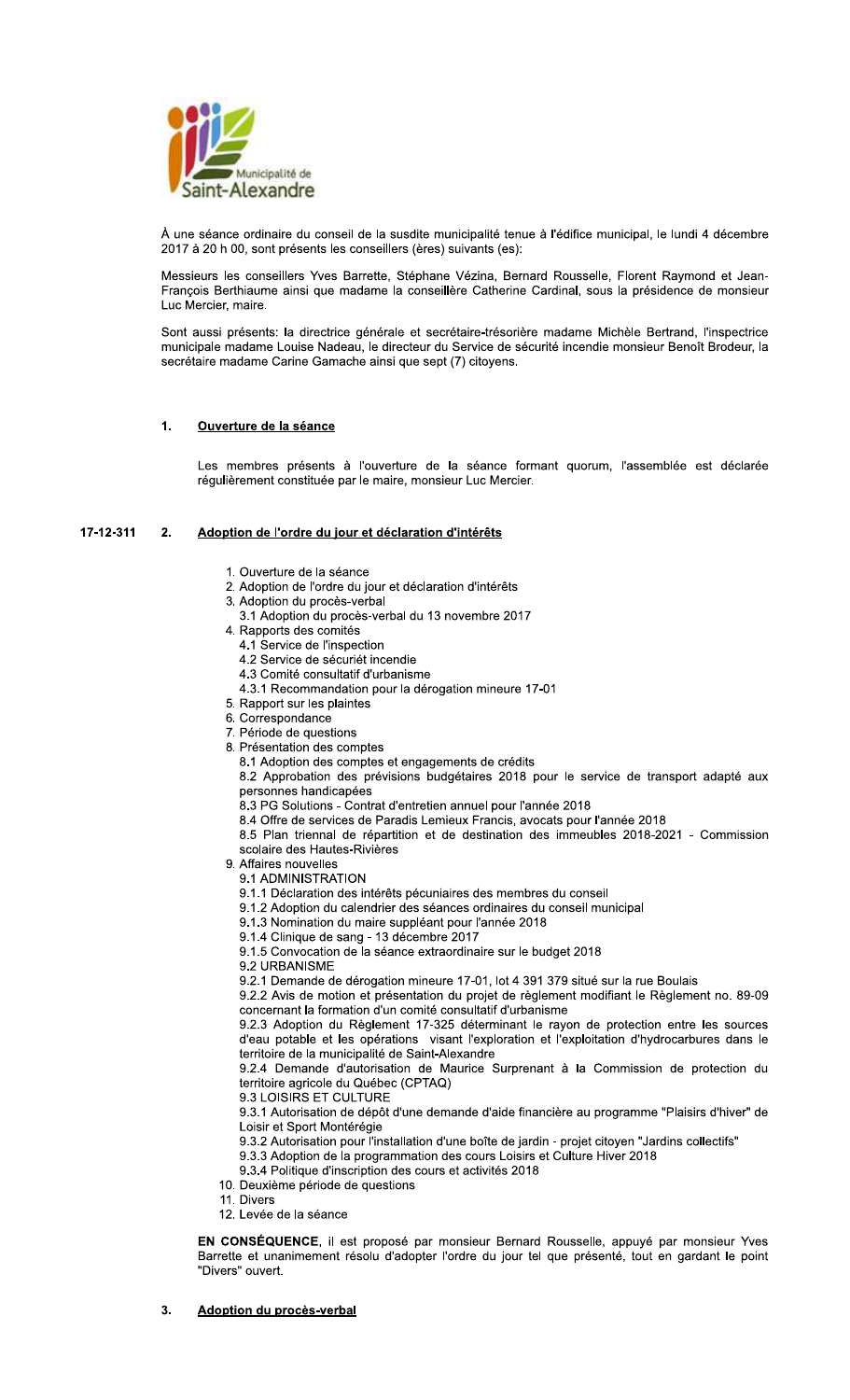# 89:8;:<8; =>?@A>B =C ?D>EFG:HIDJKL =C 8< B>HIMJDI ;N89

CONSIDERANI (

SIDERANI G

SIDERAN I <mark>Q</mark>

**Adoption du procès-verbal du 13 novembre 2017**<br> **CONSIDÉRANT QUE** le procès-verbal a été transmis aux membres du Conseil dans les délais<br>
prescrits pour qu'ils en fassent lecture;<br> **CONSIDÉRANT QUE** les membres du Conseil Adoption du procès-verbal du 13 novembre 2017<br>
CONSIDÉRANT QUE le procès-verbal a été transmis aux membres du Conseil dans les délais<br>
prescrits pour qu'ils en fassent lecture;<br>
CONSIDÉRANT QUE les membres du Conseil ont i **CONSIDÉRANT QUE** le procès-verbal a été transmis aux membres du Conseil dans<br>prescrits pour qu'ils en fassent lecture;<br>**CONSIDÉRANT QUE** les membres du Conseil ont individuellement pris connaissance (verbal de la séance o **CONSEQUENCE**, il est propose par monsieur Florent Raymond, appuye par Jean-François Berthiaume et unanimement résolu d'adopter le procès-verbal de la séance ordinaire du 13 novembre 2017 tel que rédigé.

# 4. <u>Rapports des comites</u>

# <u>de l'inspection</u>

Madame Louise Nadeau, Inspectrice donne rapport des permis du mois de novembre 2017 Service de l'inspection<br>Madame Louise Nadeau, inspectrice donne rapport des permis du mois<br>totalisant 11 permis d'une valeur approximative des constructions de 83 732 \$.

# <u>Service de securite incendie</u>

Monsieur Benoît Brodeur donne rapport des sorties du mois de novembre 2017 représentant les sorties suivantes:

- 3 appels premiers répondants
- 6 appels incendies dont 3 entraides
- 1 entraide générale à Notre-Dame-de-Stanbridge

Monsieur Brodeur mentionne que le véhicule des premiers répondants sera lettré et inspecté sous peu<br>comme véhicule d'urgence.

Également, une rencontre a eu lieu avec l'Association des pompiers auxiliaires de la Montérégie (APAM) afin de présenter leur association. Un feuillet informatif a été remis à ce sujet et sera disponible aux citoyens au bureau municipal.

La Guignolée a été une réussite et le chef remercie tous les bénévoles pour leur aide. Il veut également remercier les citoyens pour leur générosité. Un camion de 27 pieds a été rempli ainsi qu'une boîte de camionnette représentant un tiers de denrées supplémentaires et 2 200 \$ en argent a été amassé pour le Centre d'entraide régional d'Henryville.

Monsieur Luc Mercier, maire tient à remercier et féliciter le Service de sécurité incendie pour leur implication et leur dévouement.

# <u>Comite consultatif d'urbanisme</u>

# <u>pour la derogation mineure 17-01</u>

Monsieur Bernard Rousselle, conseiller donne lecture de la recommandation pour le dérogation mineure 17-01 du comité consultatif d'urbanisme.

# $5<sub>1</sub>$ <u>sur les plaintes</u>

Le rapport des plaintes du mois de novembre 2017 est déposé devant le Conseil.

# $6.$

Depot de la correspondance du mois de novembre 2017. <u>Correspondance</u><br>Dépôt de la correspo<br>Aucune résolution.

# $\overline{7}$ . <u>Període de questions</u>

Questions adressées à monsieur Luc Mercier, maire: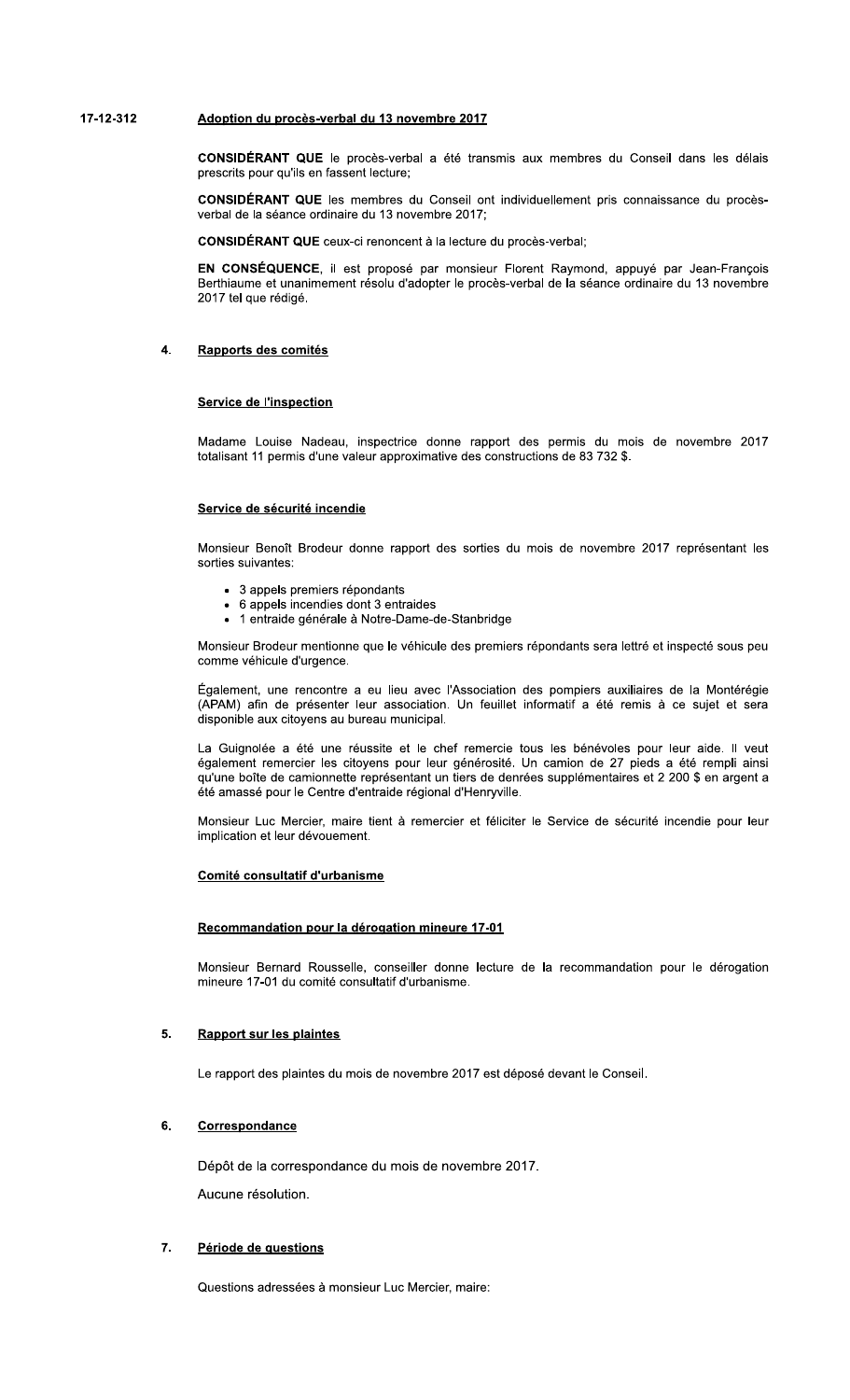# Madame Thérèse Gervais:

· Fait part de ses inquiétudes face à la vitesse excessive sur la rue de la Chute. Aimerait que le Conseil étudie les possibilités à court terme afin de remédier à la situation. Souligne l'idée d'une consultation publique concernant la vitesse dans les rues, l'aménagement de dos d'âne, une large bande piétonnière, ect. Remercie le conseil pour les points apportés et leur réflexion.

Monsieur Éric Bélanger:

• Aimerait faire l'acquisition de la parcelle de terrain située sur le coin des rues de la Chute et du Bonheur et connaître les démarches à entreprendre avec le Conseil à ce sujet.

Monsieur Martin Galipeau:

• Aimerait avoir quelques informations concernant la proximité du cours d'eau du stationnement des loisirs. Veut savoir ce que la dérogation mineure permet de faire.

# 8. Présentation des comptes

# 17-12-313 Adoption des comptes et engagements de crédits

Il est proposé par monsieur Yves Barrette, appuyé par madame Catherine Cardinal et unanimement résolu d'autoriser les dépenses et d'accepter le paiement des comptes tels que présentés,<br>les prélèvements automatiques, les chèques salaire, la MRC du Haut-Richelieu, la carte d'affaires Visa Desjardins et le UV Mutuelle, effectués au cours du mois le tout représentant les déboursés suivants:

| Chèques fournisseurs      | 78948 à 79007 | pour | 80 336,44 \$  |
|---------------------------|---------------|------|---------------|
| Prélèvements automatiques | 2848 à 2868   | pour | 120 952,80 \$ |
| Chèques salaire           | 6834 à 6879   | pour | 24 837,00 \$  |
| MRC du Haut-Richelieu     |               | pour | 15 448,78 \$  |
| Visa Desjardins           |               | pour | 855,17\$      |
| UV Mutuelle               |               |      | 3 562,48 \$   |

# 17-12-314 Approbation des prévisions budgétaires 2018 pour le service de transport adapté aux personnes handicapée

CONSIDÉRANT QUE le ministère des Transports du Québec oblige toutes les municipalités du Québec à offrir un service de transport adapté pour les personnes handicapées résidant sur leur territoire:

CONSIDÉRANT les prévisions budgétaires 2018 soumises par l'organisme délégué, soit « Transport adapté du Haut-Richelieu », à l'égard du service de transport adapté aux personnes handicapées;

CONSIDÉRANT QUE les prévisions budgétaires 2018 ont été approuvées le 22 novembre 2017 par l'organisme mandataire, soit la Ville de Saint-Jean-sur-Richelieu;

CONSIDÉRANT QUE ces prévisions fixent à 10 929 \$ la contribution financière à être versée par la municipalité de Saint-Alexandre pour le transport adapté aux personnes handicapées;

EN CONSÉQUENCE, il est proposé par Bernard Rousselle, appuyé par Jean-François Berthiaume et unanimement résolu:

QUE la municipalité de Saint-Alexandre nomme la Ville de Saint-Jean-sur-Richelieu en tant qu'organisme mandataire et Transport adapté du Haut-Richelieu en tant qu'organisme délégué pour l'année 2018:

QUE soient approuvées, telles que soumises, la grille tarifaire et les prévisions budgétaires du service de transport adapté aux personnes handicapées du Haut-Richelieu, lesquelles fixent à 10 929 \$ la contribution financière à être versée par la municipalité de Saint-Alexandre et d'en autoriser le paiement.

# 17-12-315 PG Solutions - Contrat d'entretien annuel pour l'année 2018

Il est proposé par monsieur Florent Raymond, appuyé par monsieur Stéphane Vézina et unanimement résolu de payer la facture de PG Solutions concernant le contrat d'entretien et soutien des applications au montant de 7 231,94 \$ et le droit d'accès annuel pour multi-services au montant de 804,83 \$ totalisant un montant de 8 036,77 \$ taxes incluses pour l'année 2018.

# 17-12-316 Offre de services de Paradis Lemieux Francis, avocats pour l'année 2018

Il est proposé par madame Catherine Cardinal, appuyée par monsieur Jean-François Berthiaume et unanimement résolu d'accepter l'offre de services de Paradis Lemieux Francis, avocats pour le service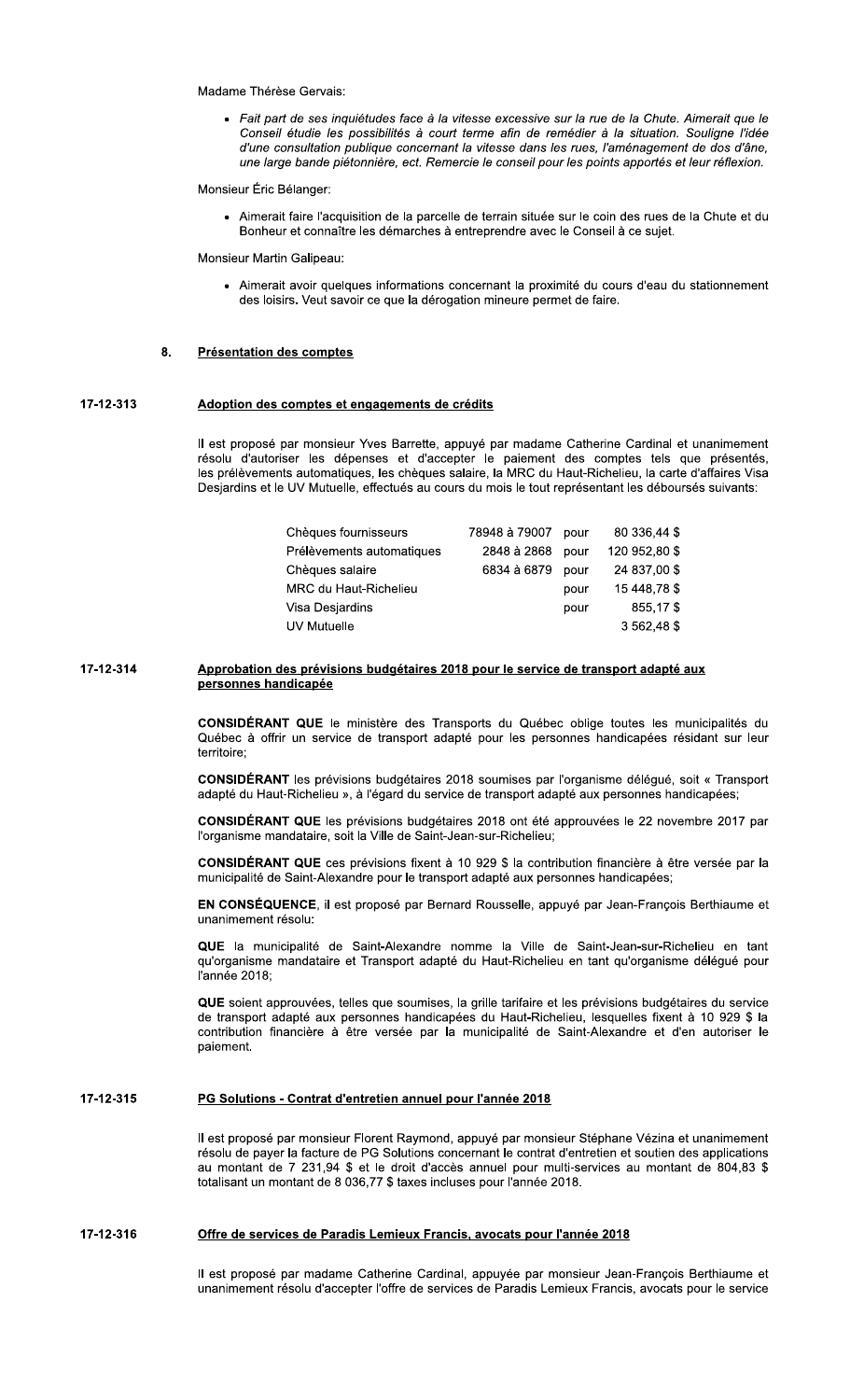de consultations générales pour la période du 1<sup>er</sup> janvier au 31 décembre 2018 au montant de 574,88\$ taxes in

# taxes incluses.<br>Plan triennal de répartition et de destination des immeubles 2018-2021 - Commission scolaire<br>des Hautes-Rivières<br>Il est proposé par monsieur Bernard Rousselle, appuyé par monsieur Stéphane Vézina et

21 - Commission scolaire<br>
21 - Commission scolaire<br>
phare Vézina et<br>
aation des immeubles pour les unanimement resolu d'accepter le plan triennal de repartition et de destination des immeubles pour les annees 2018 -2019, 2019 -2020 et 2020-2021 de l'ecole Saint-Alexan Plan triennal de repartition et de destination des immeubles 2018-2021 - Commission scolaire<br>des Hautes-Rivières<br>Il est proposé par monsieur Bernard Rousselle, appuyé par monsieur Stéphane Vézina<br>unanimement résolu d'accep

# 9. Affaires nouvelles

ADMINISTRATION<br>Déclaration des intérêts pécuniaires des membres du conseil<br>Il est proposé par monsieur Bernard Rousselle, appuyé par monsieur Yves Barrette et unanimement resolu de prendre acte du depot devant le Conseil, des declarations d'interets pecuniaires des membres du conseil de la municipalité de Saint-Alexandre dont messieurs Luc Mercier, Yves Barrette, Stephane Vezina, Bernard Rousselle, Florent Raymond, Jean-François Berthlaume ainsi que madame **Déclaration des intérêts pécuniai**<br>
Il est proposé par monsieur Bernar<br>
résolu de prendre acte du dépôt<br>
membres du conseil de la municipa<br>
Stéphane Vézina, Bernard Roussell<br>
Catherine Cardinal.<br> **Adoption du calendrier d** Catherine Cardinal. **Declaration des interets pecuniaires des membres du conseil<br>
Il est proposé par monsieur Bernard Rousselle, appuyé par mons<br>
résolu de prendre acte du dépôt devant le Conseil, des décla<br>
membres du conseil de la municipal** 

# 17-12-319 Adoption du calendrier des séances ordinaires du conseil municipal

**CONSIDERANT QUE** L'article 148 du Code municipal du Quebec prevoit que le conseil doit établir,  $a$  avant le début de chaque année civile, le calendrier de ses seances ordinaires pour la prochaine annee, en fixant le jour et l'heure du debut de chacune;

**EN CONSEQUENCE**, il est propose par monsieur Bernard Rousselle, appuye par monsieur Florent Raymond et unanimement resolu;

QUE le calendrier ci-après soit adopte relativement à la tenue des seances ordinaires du conseil municipal pour 2018, celles-ci se tiendront le lundi et debuteront à 20 n 00 :

- 8 janvier (2<sup>e</sup> lundi)
- 5 février (1<sup>er</sup> lundi)
- $5$  mars (1 $\degree$
- $3$  avril  $(1^{\circ})$  mardi)
- (2 avril : Lundi de Pâques)
- 7 mai (1<sup>er</sup> lundi)
- 4 juin (1°
- 3 juillet (1<sup>er</sup> mardi)
- (2 julilet : Fete du Canada)  $\lambda$
- 6 août (1<sup>er</sup> lundi)
- 4 septembre (1<sup>er</sup> mar
- raı) l (3 septembre : Fête du travail)
- 1<sup>er</sup> octobre (1<sup>er</sup> lundi)
- 5 novembre (1°
- 3 decembre (1°

**QU'UN** avis public du contenu du present calendrier soit publie conformement à la loi qui regit la municipalite.

Il est propose par monsieur Stephane Vezina, appuye par monsieur Yves Barrette et unanimement du contenu du présent calendrier soit publi<br> **re suppléant pour l'année 2018**<br>
nonsieur Stéphane Vézina, appuyé par mon<br>
nadame Catherine Cardinal à titre de mairess<br>
les documents et les effets bancaires pour e<br>
er à la M resolu de nommer madame Catherine Cardinal a titre de mairesse suppleante pour l'année 2018 avec le pouvoir de signer les documents et les effets bancaires pour et au nom de la municipalité de Saint-Alexandre et de sieger a la MRC du Haut-Richelleu en cas d'absence du mail Momination du maire suppleant pour l'année 2018<br>
Il est proposé par monsieur Stéphane Vézina, appuyé par monsieur Yves Bar<br>
résolu de nommer madame Catherine Cardinal à titre de mairesse suppléante p<br>
le pouvoir de signer

# 17-12-321 Collecte de sang - 13 décembre 2017

Il est propose par madame Catherine Cardinal, appuyée par monsieur Bernard Rousselle et unanimement resolu qu'une collecte de sang se deroule au Pavillon des loisirs a Saint-Alexandre le 13 decembre 2017 et que les benevoles solent contactes.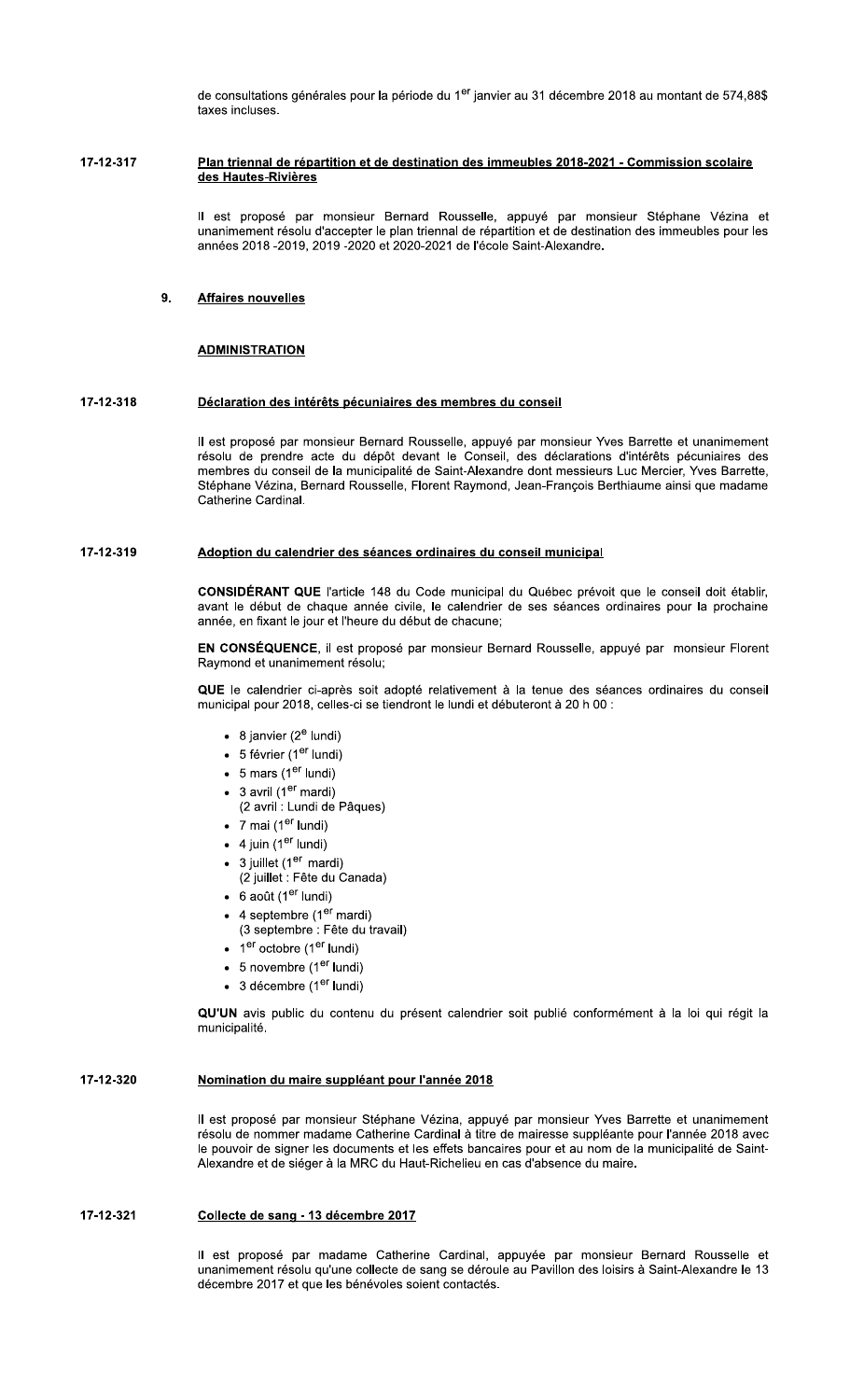ii est propose par monsieur Bernard Rousselle, appuye par monsieur Stephane Vezina et unanimement resolu de convoquer une seance extraordinaire du conseil le 8 janvier 2018 à 19 n 30  $\pm$ specifiquement pour l'adoption des previsions budgetaires 2018 et le programme triennal des raordinaire sur le budget 2018<br>Bernard Rousselle, appuyé par monsie<br>juer une séance extraordinaire du conseil le<br>i des prévisions budgétaires 2018 et le<br>ir 2018-2019-2020.<br>ure 17-01 lot 4 391 379 situé sur la rue Bou **2018**<br>puyé par monsieur Stéphane Vézina et<br>naire du conseil le 8 janvier 2018 à 19 h 30<br>aires 2018 et le programme triennal des<br>tué sur la rue Boulais depenses en immobilisation pour 2 Convocation de la seance extraordinaire sur le budget 2018<br>
Il est proposé par monsieur Bernard Rousselle, appuyé<br>
unanimement résolu de convoquer une séance extraordinaire d<br>
spécifiquement pour l'adoption des prévisions

# **URBANISME**

# 17-12-323 Demande de dérogation mineure 17-01 lot 4 391 379 situé sur la rue Boulais

**CONSIDERANT** la demande de derogation mineure presentee par la Municipalite de Saint-Alexandre pour le lot 4 391 379 situe sur la rue Boulais ;

de Continue de dérogation mineure 17-01 lot 4 391 379 situs<br>
T la demande de dérogation mineure présen<br>
1 379 situé sur la rue Boulais ;<br>
T QUE la demande concerne l'implantation<br>
(1) mètre des limites nord du terrain alor **CONSIDERANT QUE** la demande concerne l'implantation de cases de stationnement a des fins publiques a un (1) metre des limites nord du terrain alors que la distance minimale autorisée est de trois (3) metres ; **DÉRANT QUE** la demande concerne l'impliss à un (1) mètre des limites nord du terrain<br>
mètres ;<br> **DÉRANT QUE** le fait de respecter une distale nombre de cases de stationnement de 22 à<br> **DÉRANT QUE** l'aménagement de ce stat

**CONSIDERANT QUE** le fait de respecter une distance de trois  $(3)$  metres des limites de propriete  $\alpha$  annihue le nombre de cases de stationnement de 22 a 16 cases ;

**CONSIDERANT QUE** l'amenagement de ce stationnement est prevu arin de solutionner en partie les besoins en espaces de stationnement insuffisants actuellement pour les activités se deroulant au Parc des ioisirs iviarie-Jeanne Fregeau ; ues à un (1) mètre des limites nord du terra<br>3) mètres ;<br>**SIDÉRANT QUE** le fait de respecter une dis<br>ue le nombre de cases de stationnement de 2<br>**SIDÉRANT QUE** l'aménagement de ce stations<br>en espaces de stationnement insuf CONSIDÉRANT QUE le fait de re<br>diminue le nombre de cases de stat<br>CONSIDÉRANT QUE l'aménageme<br>besoins en espaces de stationneme<br>des loisirs Marie-Jeanne Frégeau ;<br>CONSIDÉRANT QUE du côté sud,<br>terrain est érigée à plus ou mo **NT QUE** le fait de respecter une distance d<br>
nbre de cases de stationnement de 22 à 16 c;<br>
NT QUE l'aménagement de ce stationnement<br>
paces de stationnement insuffisants actueller<br>
rie-Jeanne Frégeau ;<br>
NT QUE du côté sud,

**CONSIDERANT QUE** du coté sud, en raison de la présence d'un cours d'éau, la construction sur ce  $\epsilon$ errain est erigee a plus ou moins vingt (20) metres des limites du terrain de la municipalite ;

**CONSIDERANT** The recommandation du comité consultatif d'urbanisme;

**EN CONSEQUENCE**, il est propose par monsieur Jean-François Berthiaume, appuye par monsieur Florent Raymond et unanimement resolu:

**D'ACCORDER** la derogation mineure 17-01 pour le lot 4 391 379 situe sur la rue Boulais afin  $a$ 'implanter des cases de stationnement a des fins publiques a un  $(1)$  metre des limites nord du terrain.

CONSIDÉRANT QUE du côté sud, en raison<br>prrain est érigée à plus ou moins vingt (20) mé<br>CONSIDÉRANT la recommandation du comité<br>N CONSEQUENCE, il est proposé par mor<br>lorent Raymond et unanimement résolu:<br>l'ACCORDER la dérog

**CONSIDERANT QUE** monsieur Luc Mercier, maire a presente le projet de re

D'ACCORDER la deloyation immedie 17-01 pour le fot 4 391 379 situé sur la rue bodiats<br>d'implanter des cases de stationnement à des fins publiques à un (1) mètre des limites nord du terra<br>Avis de motion et présentation du p un avis de motion est, par les presentes, donne par la conseillere madame Catherine Cardinal qu'a une seance subsequente du Conseil municipal, un re nodifiant le Règlement no. 89-09<br>
isme<br>
nté le projet de règlement;<br>
issentes, donné par la conseillère madame<br>
nseil municipal, un règlement modifiant le<br>
onsultatif d'urbanisme sera adopté.<br>
protection entre les sources modifiant le no. 89-09 concernant la formation d'un comite consultatif d'urbanisme sera ac

# Avis<br>
<u>Avis de motion et présentation d'un comité consultatif d'urbanisme</u><br>
CONSIDÉRANT QUE monsieur Luc Mercier, maire a présenté le projet de règlement;<br>
EN CONSÉQUENCE, un avis de motion est, par les présentes, donné pa 17-12-324 Adoption du Règlement 17-325 déterminant le rayon de protection entre les sources d'eau potable et les opérations visant l'exploration et l'exploitation d'hydrocarbures dans le territoire de la municipalité de Saint-Alexandre

ATTENDU QU'une municipalite dispose, ainsi que l'indique l'article 2 de la Loi sur les competences municipales (RLRQ, c. C-47.) (LCM) des pouvoirs lui permettant de repondre aux besoins divers et  $e$  volutifs des citoyens et citoyennes residant sur son territoire et que les dispositions de cette loi ne dolvent pas s'interpreter de façon litterale ou restrictive; **Baint-Alexandre**<br>
icipalité dispose, ainsi que l'indique l'article<br>
C-47.) (LCM) des pouvoirs lui permettant de<br>
t citoyennes résidant sur son territoire et qu<br>
de façon littérale ou restrictive;<br>
loi, au quatrième paragr

ATTENDO QUE ladite loi, au quatrieme paragraphe du premier alinea de l'article 4 et à l'article 19, accorde a la municipalité des competences en matière d'environnement;

A **LENDU QUE** ladite loi, au premier paragraphe du premier alinea de l'article 6, accorde a la municipalite, dans le cadre de l'exercice de son pouvoir reglementaire, le pouvoir de proniber une activite qui serait susceptible de compromettre la qualité de l'environnement sur son territoire;

nicipalité dispose, ainsi que l'indique l'article C-47.) (LCM) des pouvoirs lui permettant de citoyennes résidant sur son territoire et que relaçon littérale ou restrictive;<br>loi, au quatrième paragraphe du premier alié des des pouvoirs lui permettant de répondre aux<br>
sidant sur son territoire et que les dispositions<br>
le ou restrictive;<br>
le paragraphe du premier alinéa de l'article<br>
leces en matière d'environnement;<br>
le pouvoir réglementaire, ATTENDU QUE les tribunaux quebecois et canadiens ont valide et interprete de maniere lar **ATTENDU QUE** ladite loi, au quatrième paragraphe du premier alinéa de l'article 4 et à l'article 19, accorde à la municipalité des compétences en matière d'environnement;<br> **ATTENDU QUE** ladite loi, au premier paragraphe d et bienvelliante les competences etenques que possede une municipalite en matière de protection de l'environnement, de sante et de bien-etre de sa population puisqu'elles servent l'interet collectif; cice de son pouvoir réglementaire, le pouvoir<br>
cice de son pouvoir réglementaire, le pouvoir comettre la qualité de l'environnement sur son<br>
sécois et canadiens ont validé et interprété<br>
étences étendues que possède une mu erait susceptible de compromettre la qualité d<br> **QUE** les tribunaux québécois et canadiens<br>
et bienveillante les compétences étendues<br>
e l'environnement, de santé et de bien-être<br> **QUE** la doctrine reconnaît aux municipali téléologique et bienveillante les compétences étendues que possède une municipalité en matière de<br>protection de l'environnement, de santé et de bien-être de sa population puisqu'elles servent l'intérêt<br>collectif.,<br>**ATTENDU** lante les compétences étendues que possèdement, de santé et de bien-être de sa popuriement, de santé et de bien-être de sa popuriement du santé et de bien-être de sa popuriement et de leurs compresses de la LCM accorde aux res que possède une municipalité en matièment<br>
détre de sa population puisqu'elles servent l'intés une grande discrétion dans l'exercice de<br>
der de leurs compétences;<br>
ux municipalités locales le pouvoir d'adopte<br>
nement e

ATTENDU QUE la doctrine reconnait aux municipalites une grande discretion dans l'exercice de leurs pouvoirs dans la mesure ou elles agissent dans le cadre de leurs competences;

**ATTENDU QUE** l'article 85 de la LCM accorde aux municipalites locales le pouvoir d'adopter u pour assurer la paix, l'ordre, le bon gouvernement et le bien-etre general de leur population;

ATTENDU QUE la Cour supreme du Canda a considere que cette disposition generale visant le bienune grande discrétion dans l'exercice de leur<br>de leurs compétences;<br>municipalités locales le pouvoir d'adopter u<br>nent et le bien-être général de leur population;<br>eque cette disposition générale visant le bier<br>rés aux munic etre general ajoute aux pouvoirs specifiques deja conferes aux municipalites locales « afin de relever ATTENDU QUE la doctrine<br>pouvoirs dans la mesure où<br>ATTENDU QUE l'article 8<br>règlement pour assurer la p<br>ATTENDU QUE la Cour su<br>être général ajoute aux poi<br>rapidement les nouveaux d rapidement les nouveaux defis auxquels font face les collectivites locales »;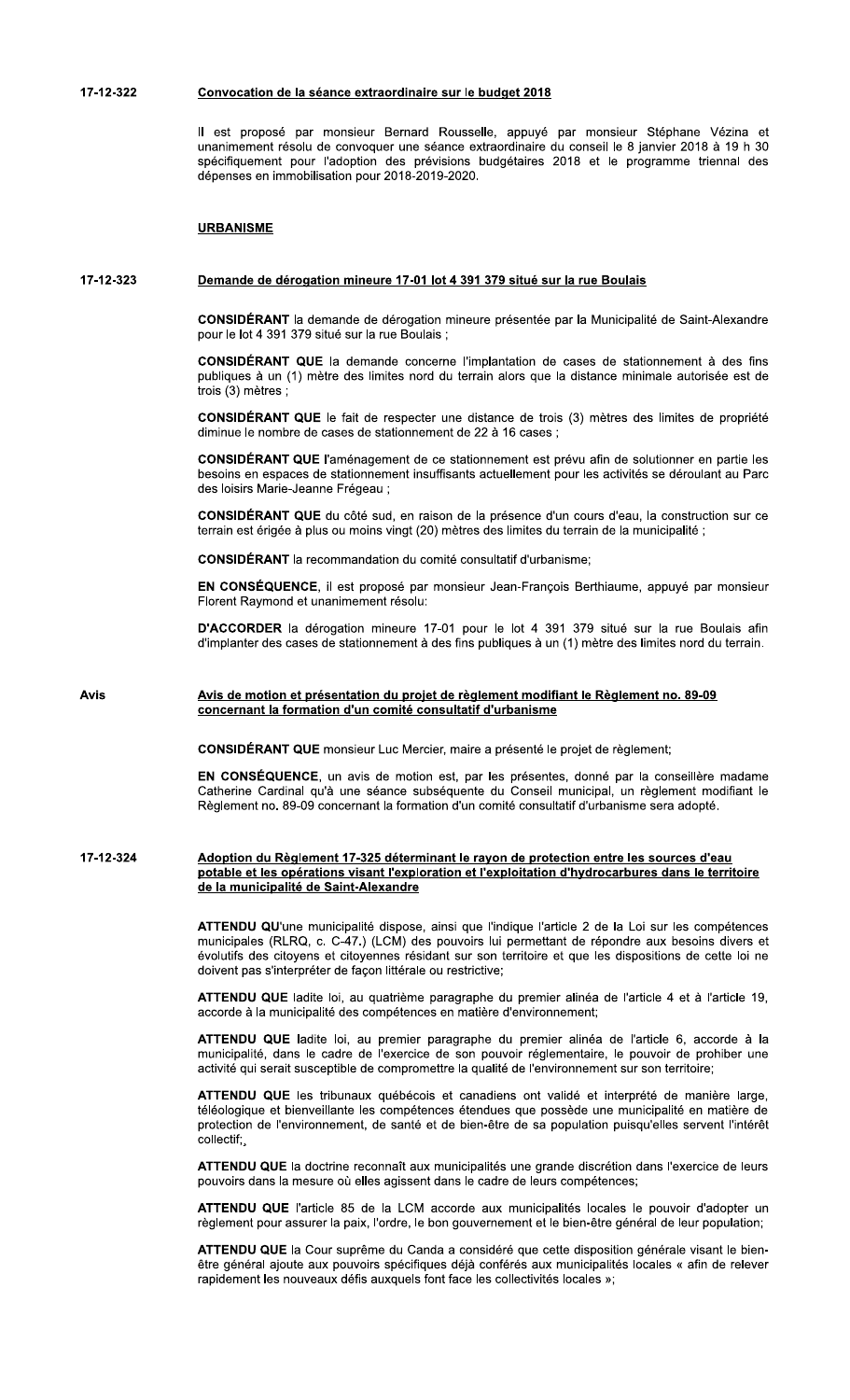ATTENDU QU'en adoptant, en 2009, la Loi affirmant le caractère collectif des ressources en eau et visant à renforcer leur protection (RLRQ, c. C-6.2), le législateur a consacré le principe que « l'usage de l'eau est commun à tous et que, chacun doit pouvoir accéder à une eau dont la qualité et la quantité permettent de satisfaire ses besoins essentiels »;

ATTENDU QUE l'article 3 de ladite loi prévoit que « la protection, la restauration, la mise en valeur et la gestion des ressources en eau sont d'intérêt général et concourent à l'objectif de développement durable »:

ATTENDU QUE l'article 5 de ladite loi impose à toute personne « le devoir, dans les conditions définies par la loi, de prévenir ou, à défaut, de limiter les atteintes qu'elle est susceptible de causer aux ressources en eau et, ce faisant, de prendre part à leur protection »;

ATTENDU QU'un règlement municipal peut comporter plusieurs aspects et poursuivre plusieurs finalités:

ATTENDU QU'une municipalité peut décréter certaines distances séparatrices pour protéger l'eau, l'air et le sol:

ATTENDU QUE les puits artésiens et de surface constituent une source d'eau potable importante pour des résidents de la municipalité:

ATTENDU QUE le gouvernement édictait le 20 juillet 2014, le Règlement sur le prélèvement des eaux et leur protection (RLRQ, c. Q-2, r.35.2) (RPEP), dont l'entrée en vigueur de la plupart des articles a été fixée au 14 août 2014:

ATTENDU QUE les articles 32 et 40 dudit règlement prévoit des distances séparatrices minimales de 500 mètres horizontalement et de 400 mètres verticalement devant être respectées entre les sources d'eau potable, les aquifères et tout sondage stratigraphique ou puits gazier ou pétrolier;

ATTENDU QUE 295 municipalités, provenant de 72 MRC et Agglomération et représentant 849 280 citoyens et citoyennes, ont réclamé, par le biais d'une Requête commune (adoptée par chacun des conseils municipaux), une dérogation audit règlement afin d'accroître les distances spérar5atrices qui y sont prévues, comme le permet l'article 124 de la Loi sur la qualité de l'environnement (RLRQ, c. Q-2);

ATTENDU QUE 331 municipalités provenant de 75 MRC et Agglomération et représentant 1 171 142 citoyens et citoyennes ont participé à la Démarche commune des municipalités québécoises réclamant ladite dérogation en adoptant une résolution à cet effet:

ATTENDU QUE notre municipalité a adopté ladite Requête commune par une résolution en bonne et due forme du conseil, résolution qui fut transmise au ministère du Développement durable, de l'Environnement et de la Lutte contre les changements climatiques (MDDELCC);

ATTENDU QUE lors d'une première rencontre tenue à Drummondville, le 12 septembre 2015, et d'une seconde rencontre tenue à Québec, le 5 décembre 2015, des représentants des municipalités parties à la Requête ont exposé au MDDELCC leur insatisfaction face aux dispositions des articles 32 et 40 du RPEP et demande que la dérogation leur soit accordée;

ATTENDU QUE le 10 mai 2016, le ministère du Développement durable, de l'environnement et de la Lutte contre les changements climatiques a refusé de statuer sur la demande de dérogation présentée par les 295 municipalités réclamantes invoquant qu'un règlement municipal reprenant les normes et objets contenus dans la Requête commune réclamant cette dérogation soit adopté par chacune des municipalités réclamantes et que soient présentés les motifs qui justifient ce règlement;

ATTENDU QUE les preuves scientifiques et empiriques disponibles établissent de façon prépondérante que les distances séparatrices prévues dans le RPEP ne sont pas suffisantes pour protéger adéquatement les sources d'eau potable;

ATTENDU l'importance de l'application rigoureuse du principe de précaution en regard de procédés d'extraction d'hydrocarbures par des moyens non conventionnels, comme les sondages stratigraphiques, la complétion, la fracturation et les forages horizontaux, eu égard aux incertitudes sur leurs conséquences éventuelles en regard de la protection des sources d'eau potable et de la santé des résidents et résidentes;

ATTENDU l'importance de l'application du principe de subsidiarité consacré par nos tribunaux et la Loi sur le développement durable (RLRQ, c. D-8.1.1) en matière d'environnement;

ATTENDU QUE, sans admettre sa légalité, il y a lieu de donner suite à la demande du MDDELCC telle que formulée dans sa lettre du 10 mai 2016;

ATTENDU QU'un avis de motion a été donné lors de la séance du conseil municipal le 7 août 2017;

EN CONSÉQUENCE, il est proposé par monsieur Jean-François Berthiaume, appuyé par monsieur Stéphane Vézina et unanimement résolu que le RÈGLEMENT 17-325 DÉTERMINANT LE RAYON DE PROTECTION ENTRE LES SOURCES D'EAU POTABLE ET LES OPÉRATIONS VISANT L'EXPLORATION ET L'EXPLOITATION D'HYDROCARBURES DANS LA MUNICIPALITÉ DE SAINT-ALEXANDRE, soit et est décrété et statué ce qui suit, à savoir :

# **PRÉAMBULE**  $\mathbf 1$

Le préambule fait partie intégrante du présent règlement.

## $2.$ **DISPOSITIONS**

Il est interdit d'aménager un site de forage, de réaliser un sondage stratigraphique ou de mener une opération de complétion ou de fracturation dans un puits destiné à la recherche, l'exploration ou à l'exploitation du pétrole ou du gaz naturel dans une plaine inondable dont la récurrence de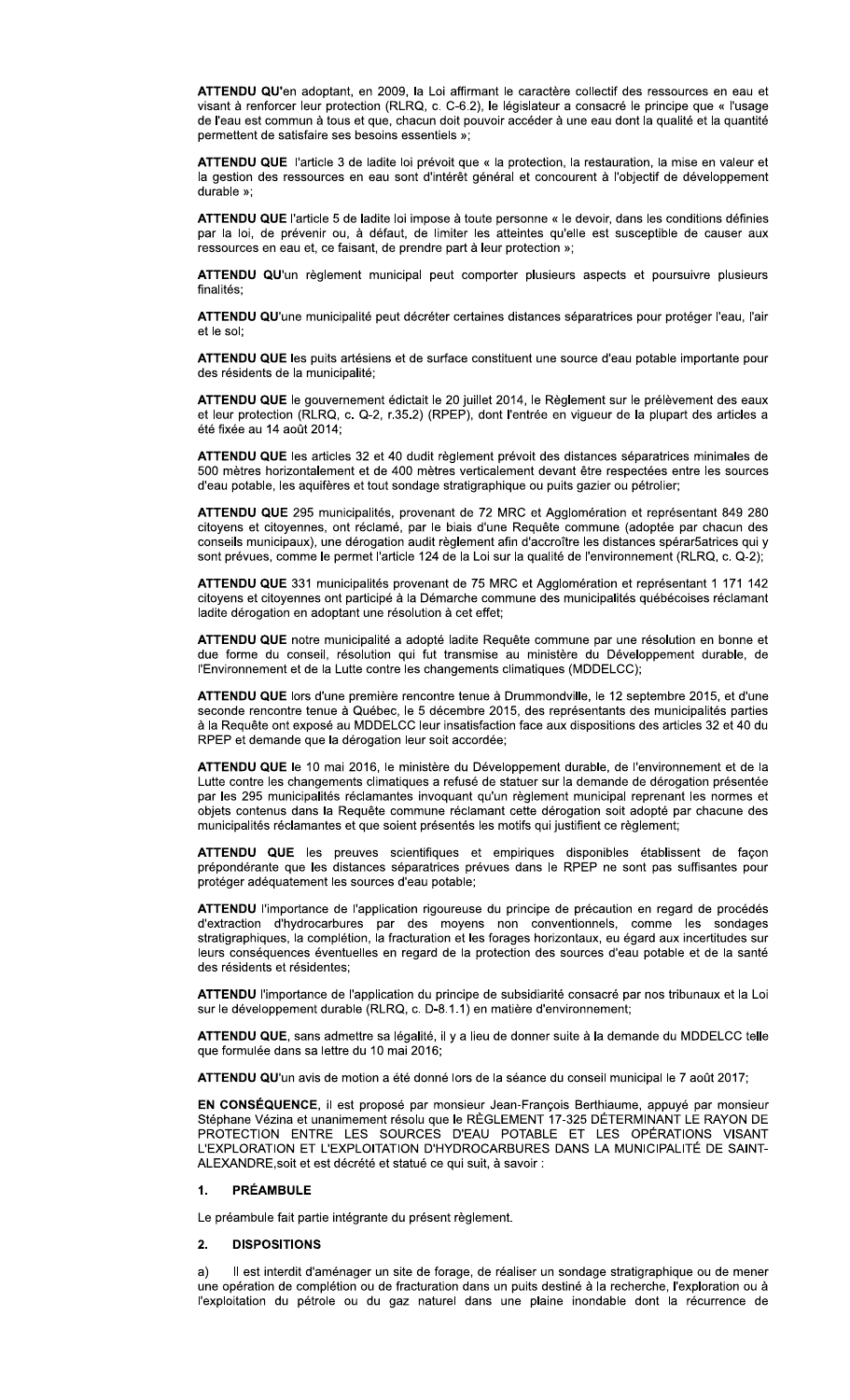débordement est de 20 ans, dans une plaine inondable d'un lac ou d'un cours d'eau identifiée sans que ne soient distinguées les récurrences de débordement de 20 ans et de 100 ans ou à moins de :

§ Deux (2) kilomètres de tout puits artésien ou de surface desservant vingt (20) personnes ou moins ou servant à l'alimentation animale:

§ Six (6) kilomètres de tout puits artésien ou de surface alimentant l'aqueduc municipal ou desservant plus de vingt (20) personnes ou servant à l'alimentation animale;

§ Dix (10) kilomètres de tout lieu de puisement d'eau de surface alimentant l'aqueduc municipal ou desservant plus de vingt (20) personnes ou servant à l'alimentation animale;

L'étendue de ce ravon s'applique, horizontalement, tant pour les activités qui se déroulent à la  $b)$ surface du sol que pour celles se déroulant dans le sous-sol:

L'étendue de ce rayon, verticalement, est fixée à trois (3) kilomètres de tout puits artésien, puits C) de surface ou lieu de puisement d'eau de surface pour les activités qui se déroulent dans le sous-sol;

Les distances prévues aux paragraphes 2A, 2B et 2C ci-dessus concernant l'aménagement d'un  $d)$ site de forage ou la réalisation d'un sondage stratigraphique ou d'une opération de complétion ou de fracturation dans un puits destinés à la recherche, l'exploration ou à l'exploitation du pétrole ou du gaz naturel peuvent être augmentées à la distance fixée dans l'étude hydrogéologique prévue à l'article 38 du Règlement sur le prélèvement des eaux et leur protection ou dans l'étude réalisée par un hydrogéologue à la demande de la municipalité, lorsque l'une ou l'autre de ces études démontre que les distances prévues aux paragraphes 2A, 2B et 2C ci-dessus ne permettent pas de réduire au minimum les risques de contamination des eaux des sites de prélèvement effectué à des fins de consommation humaine ou animale situés sur le territoire couvert par l'étude.

# **DÉFINITIONS** 3.

# « SONDAGE STRATIGRAPHIQUE »  $a)$

Trou creusé dans le sol, à l'exclusion des points de tir pour les levés sismiques, visant à recueillir des données sur une formation géologique, à l'aide notamment d'échantillons et de leurs analyses ainsi que de relevés techniques, réalisée dans le cadre de travaux préliminaires d'investigation pour éventuellement localiser, concevoir et aménager un site de forage destiné à rechercher ou à produire des hydrocarbures, de la saumure ou un réservoir souterrain et le ou les puits qui s'y trouveront.

# « FRACTURATION »

Opération qui consiste à créer des fractures dans une formation géologique ou à élargir des fissures déjà existantes, en y injectant un fluide ou un autre produit, sous pression, par l'entremise d'un puits.

# « COMPLÉTION »

Stimulation physique, chimique ou autre d'un forage gazier ou pétrolier.

# **ENTRÉE EN VIGUEUR**  $\mathbf{A}$

Le présent règlement entre en vigueur à la suite de son approbation par le ministre du Développement durable, de l'Environnement et de la Lutte contre les changements climatiques et de la publication de cette approbation dans la Gazette officielle du Québec, comme prévoient les dispositions de l'article 124 de la Loi sur la qualité de l'environnement.

# 17-12-325 Demande d'autorisation de Maurice Surprenant à la Commission de protection du territoire agricole du Québec (CPTAQ)

CONSIDÉRANT QUE la demande d'autorisation à la CPTAQ déposée par Les Consultants G. Villeneuve Inc, mandataire au nom de Maurice Surprenant, pour une utilisation à une fin autre que l'agriculture sur le lot 4 389 808:

CONSIDÉRANT QUE la demande vise à construire une résidence pour Samuel Surprenant, actionnaire de la compagnie exploitant la ferme de production laitière détenue à 50% par Maurice Surprenant et 50% par lui-même, et que cette entreprise loue les lots 4 389 808 et 4 389 821 de Maurice Surprenant, propriétaire en titres à 100%;

CONSIDÉRANT QUE le lieu visé par la demande se situe dans la zone agricole permanente;

CONSIDÉRANT QUE le projet doit faire l'objet d'une autorisation auprès de la Commission de protection du territoire agricole du Québec, puisque l'exploitant de la ferme n'est pas le propriétaire en titres:

CONSIDÉRANT QUE la demande est à l'effet de rattachée cette nouvelle résidence à la ferme, au même titre que s'il s'agissait d'une déclaration en vertu de l'article 40 de la LPTAA:

CONSIDÉRANT QUE l'implantation de résidence rattachée à une exploitation agricole est autorisée dans la zone agricole permanente en vertu des règlements d'urbanisme de la municipalité;

CONSIDÉRANT QUE la demande est conforme à la règlementation municipale, en autant que cette résidence soit rattachée à l'exploitation agricole:

EN CONSÉQUENCE, il est proposé par monsieur Yves Barrette, appuyé par monsieur Jean-François Berthiaume et unanimement résolu:

QUE le Conseil municipal de Saint-Alexandre appuie la demande d'autorisation visant le lot 4 389 808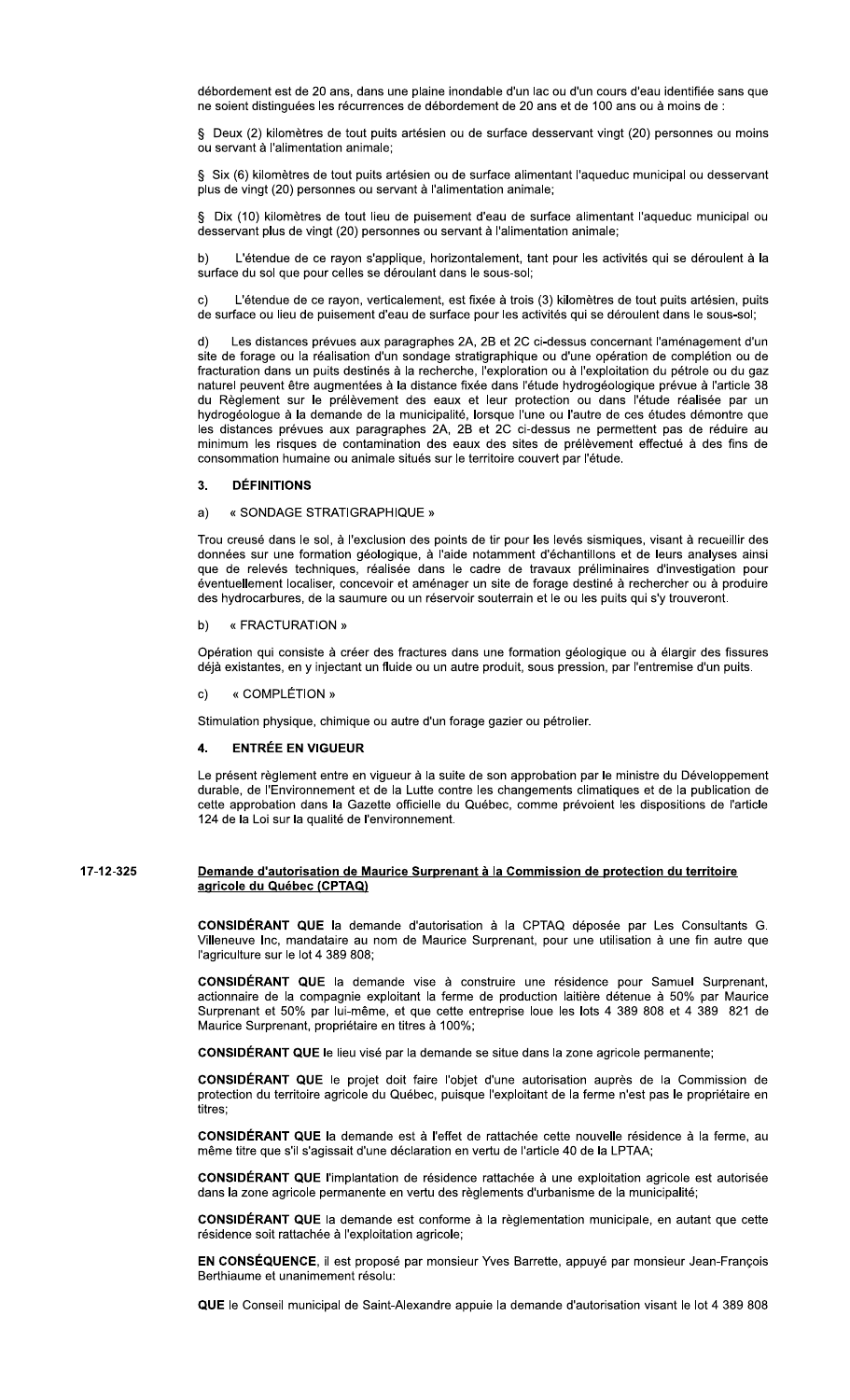adressée à la Commission de protection du territoire agricole du Québec (CPTAQ) par Les Consultants G. Villeneuve inc. pour monsieur Maurice Surprenant;

QUE le conseil recommande à la Commission d'approuver la demande.

# **LOISIRS ET CULTURE**

# 17-12-326 Demande d'aide financière au programme "Plaisirs d'hiver" de Loisir et Sport Montérégie

Il est proposé par monsieur Yves Barrette, appuyé par monsieur Florent Raymond et unanimement résolu :

QU'UNE demande d'aide financière soit adressée au programme " Plaisirs d'hiver " de Loisir et Sport Montérégie pour l'animation d'activités sportives hivernales et l'achat de matériel;

QUE madame Odile Gauvin, coordonnatrice des loisirs soit autorisée à signer le formulaire pour et au nom de la Muncipalité de Saint-Alexandre.

# 17-12-327 Adoption de la programmation des cours Loisirs & Culture Hiver 2018

Il est proposé par monsieur Jean-François Berthiaume, appuyé par monsieur Florent Raymond et unanimement résolu d'adopter la programmation des cours Loisirs et Culture de la municipalité de Saint-Alexandre pour l'hiver 2018.

# 17-12-328 Politique d'inscription des cours et activités 2018

Il est proposé par monsieur Bernard Rousselle, appuyé par monsieur Stéphane Vézina et unanimement résolu d'adopter la politique de gestion des inscriptions des cours et activités aux loisirs.

## $10<sub>1</sub>$ Deuxième période de questions

Questions adressées à monsieur Luc Mercier, maire:

Madame Thérèse Gervais:

• Offre des félicitations au conseil pour l'adoption d'un règlement sur les hydrocarbures. Propose également de le publier dans les médias tels que les journaux de la région.

# $11.$ **Divers**

Monsieur Luc Mercier, maire félicite monsieur Martin Galipeau et madame Ghislaine Brault qui ont été décorés d'une médaille par le Gouverneur Général pour leurs services de bénévolat.

### 17-12-329  $12.$ Levée de la séance

Il est proposé par madame Catherine Cardinal et unanimement résolu que l'ordre du jour étant épuisé, la séance est levée à 21 h 26.

# Certificats de crédits

La directrice générale et secrétaire-trésorière certifie que des crédits sont disponibles pour les dépenses autorisées à la présence séance.

**Luc Mercier** Maire